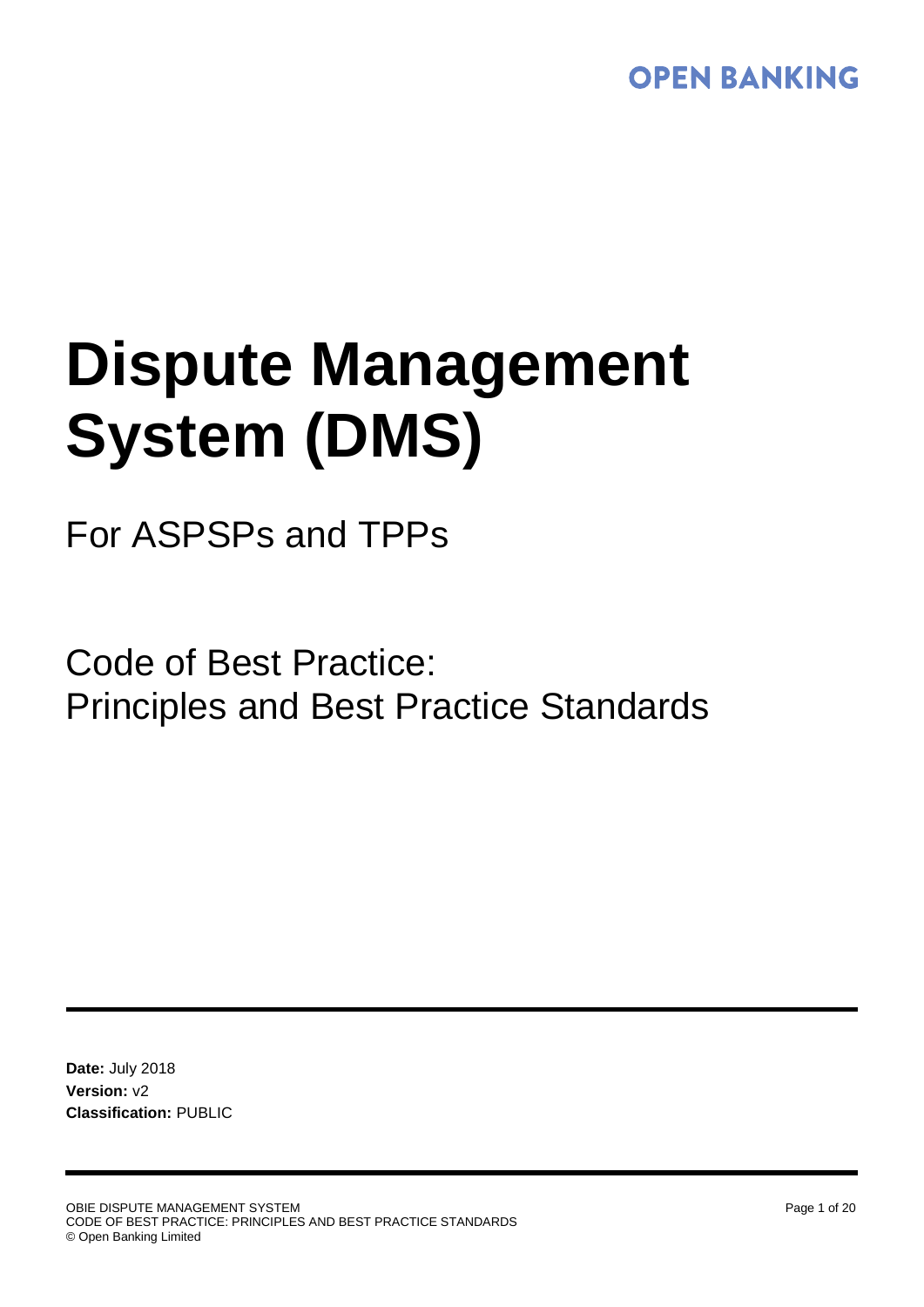# **OPEN BANKING**

#### **Contents**

| 1 | Introduction and Overview                                       | 3  |
|---|-----------------------------------------------------------------|----|
| 2 | Background                                                      | 4  |
| 3 | Scope and definitions                                           | 5  |
| 4 | Becoming a member of the DMS and Code                           | 9  |
| 5 | Principles                                                      | 10 |
| 6 | DMS and Best Practice Standards                                 | 12 |
| 7 | Mediation, Adjudication and Arbitration Best Practice Standards | 15 |
| 8 | Appendix 1 Definition of Terms                                  | 18 |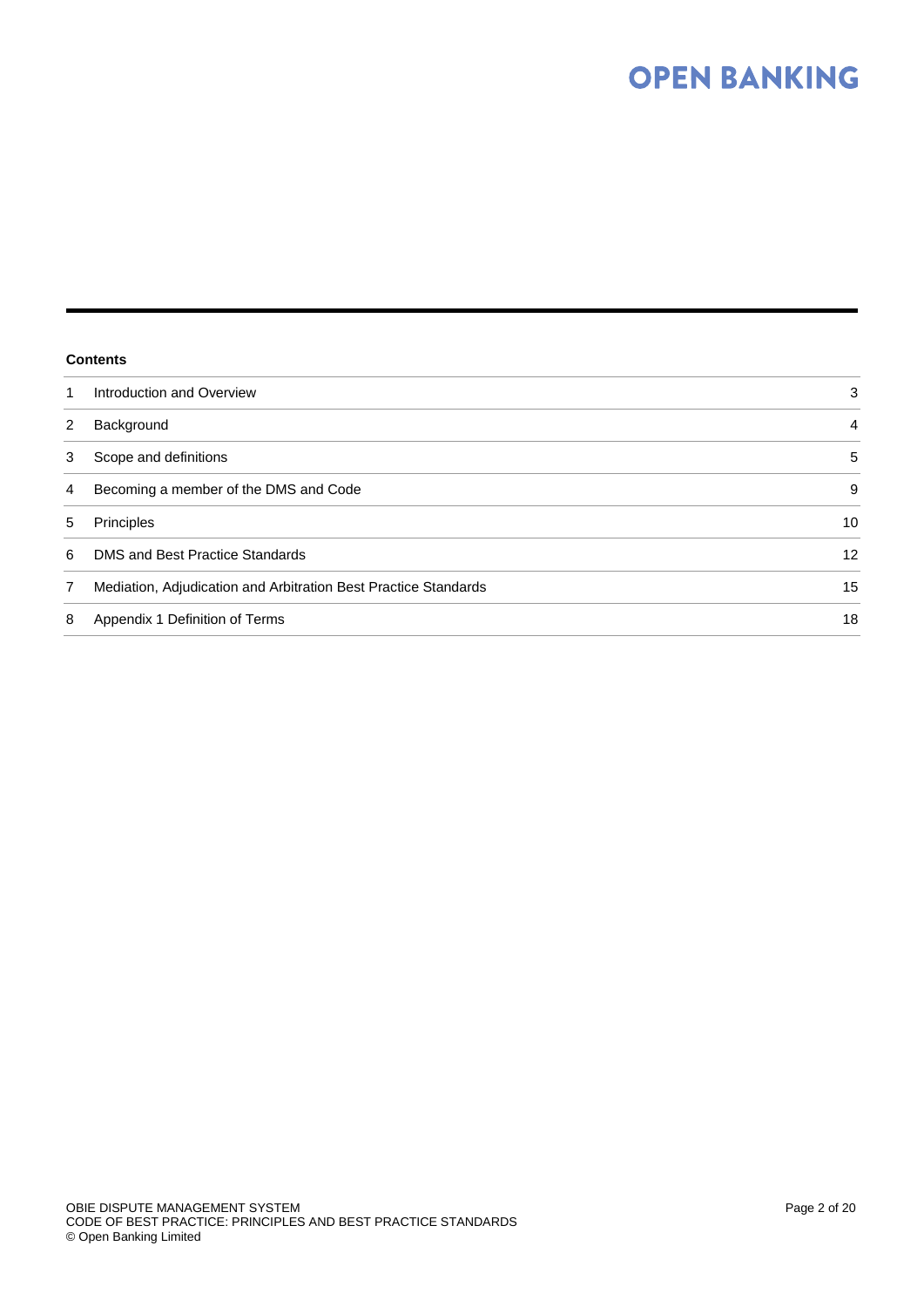# <span id="page-2-0"></span>**1 Introduction and Overview**

This Code of Best Practice (hereafter the 'Code') sets out the principles and best practice standards to be adhered to when following the Dispute Management System (hereafter the 'DMS').

The Dispute Management System (hereafter the 'DMS') supports the communication and exchange of information in relation to the management of payment initiation and account information service transaction-related enquiries, complaints or disputes between Account Servicing Information Providers (ASPSPs) and Third Party Providers (TPPs). These enquiries, complaints and disputes can be those initiated by either a payment service user (PSU), an ASPSP or a TPP.

A primary principle of the DMS and Code is for parties to make every effort to ensure that claimants are treated fairly, impartially and receive the best possible outcome (see Section 5).

The DMS is for:

- Requests and exchanges of information between ASPSPs and TPPs in relation to enquiries, complaints and disputes.
- Requests for redress repayment (e.g. where an ASPSP has paid out in response to a case, but fault lies with another party).
- Complaints forwarding.

The DMS offers:

- An open communication process for ASPSPs and TPPs.
- A solution to allow two or more parties to engage that were previously unknown to each other.
- Support to ASPSPs and TPPs in the collection of information from other parties necessary to handle enquiries, complaints and disputes.
- Support to ASPSPs and TPPs in delivering an improved PSU experience.
- Governance around the management of payment initiation and account information service transaction-related enquiries, complaints or disputes.

The DMS and Code are both voluntary and are not limited to those enrolled with Open Banking.

The DMS and Code are complementary to and not a replacement of:

- Any existing policies, procedures or agreements within or between parties in relation to complaints, disputes or enquiries management.
- Any solutions for adjudication, mediation or arbitration or the Financial Ombudsman Service (FOS).
- Any legal or regulatory requirements that exist.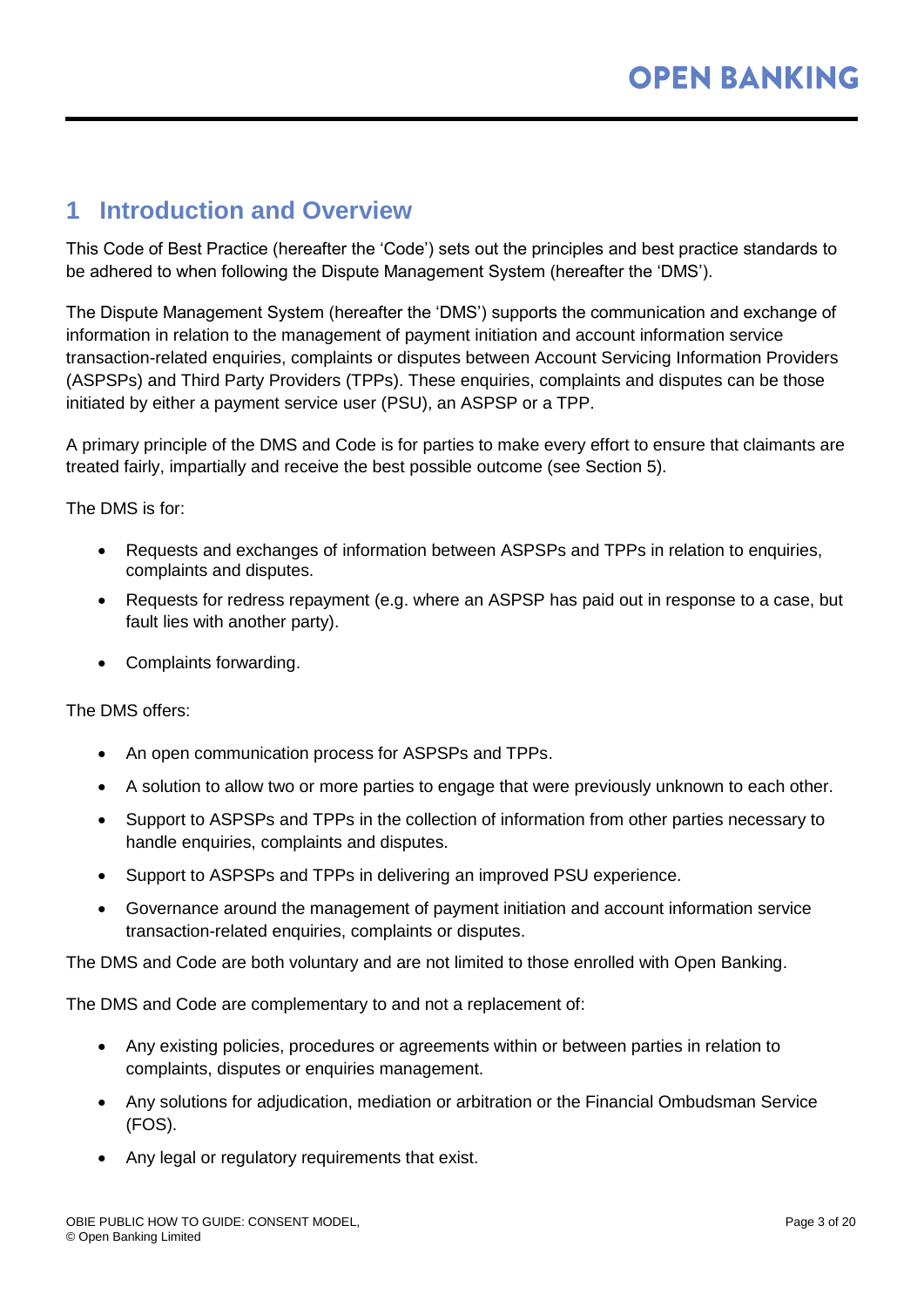# **Main Text**

# <span id="page-3-0"></span>**2 Background**

- **2.1 Background to Open Banking and the Open Banking Implementation Entity (OBIE)**
- 2.1.1 The Competition and Markets Authority (CMA) retail banking market investigation concluded that older and larger banks do not have to compete hard enough for customers' business, and smaller and newer banks find it difficult to grow. This means that many people are paying more than they should for their banking activities and are not benefiting from new services.
- 2.1.2 To tackle these problems, the CMA is implementing a wide-reaching package of reforms. One of the remedies is Open Banking. Open Banking enables personal customers and small businesses to share their data securely with other banks and with third party providers, allowing them to compare products on the basis of their own requirements and to manage their accounts without having to use their bank.
- 2.1.3 To deliver Open Banking, a new organisation was created and is working with the nine Banks mandated by the CMA (Allied Irish Bank, Bank of Ireland, Barclays, Danske, HSBC, Lloyds Banking Group, Nationwide, RBS Group, Santander), as well as Challenger Banks, Fintechs, Third Party Providers, Consumer Groups and other parties to define and develop the required Application Programme Interfaces (APIs), security and messaging standards that underpin Open Banking.

#### **2.2 Background to the DMS and Code**

2.2.1 The DMS enables the communication and exchange of information for the management of a payment initiation and account information service transaction-related enquiry, complaint or dispute.

#### 2.2.2 The DMS is for:

- Requests and exchanges of information between ASPSPs and TPPs in relation to enquiries, complaints and disputes.
- Requests for redress repayment (e.g. where an ASPSP has paid out in response to a case, but the liability may lie with another party);
- Complaints forwarding.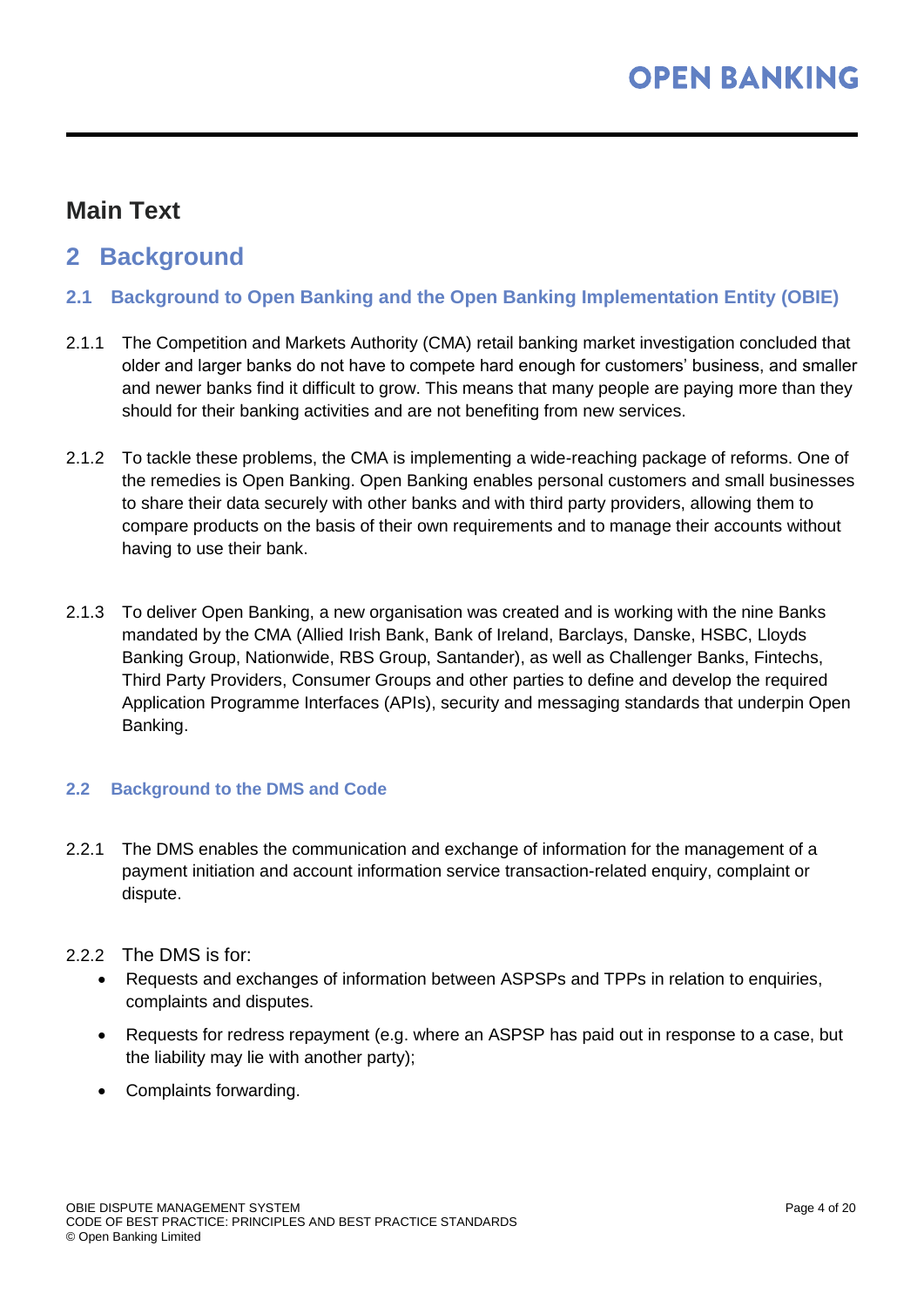- 2.2.3 The principal aim of the DMS is two-fold; to:
	- Improve the experience of the PSU (Payment Service User) by ensuring an efficient process for enquiry, complaint or dispute management between ASPSPs and TPPs, and:
	- Provide those involved with the opportunity to effectively and efficiently communicate, in a consistent manner, in relation to a complaint, dispute or enquiry.
	- Improve the experience of the PSU (Payment Service User) by ensuring an efficient process for enquiry, complaint or dispute management between ASPSPs and TPPs, and:
	- Provide those involved with the opportunity to effectively and efficiently communicate, in a consistent manner, in relation to a complaint, dispute or enquiry.
- 2.2.4 The Code sets out best practice standards in relation to the DMS.
- 2.2.5 The principal aim of the Code is to:
	- Set out common best practice standards and principles for ASPSPs and TPPs to adhere to when applying the DMS.

# <span id="page-4-0"></span>**3 Scope and definitions**

- **3.1 Scope of the DMS and Code**
- 3.1.1 The DMS and Code are both voluntary.
- 3.1.2 The DMS and Code are complementary to, rather than a replacement of, any existing policies, procedures or agreements within or between parties in relation to enquiries, complaints or disputes management. The DMS does not replace or override any legal or regulatory requirements that exist.
- 3.1.3 The DMS offers:
	- An open communication process for ASPSPs and TPPs.
	- A solution to allow two or more parties to engage that were previously unknown to each other.
	- Support to ASPSPs and TPPs in the collection of information from other parties necessary to handle enquiries, complaints and disputes.
	- Support to ASPSPs and TPPs in delivering an improved PSU experience.
	- Governance around the management of payment initiation and account information service transaction-related enquiries, complaints or disputes.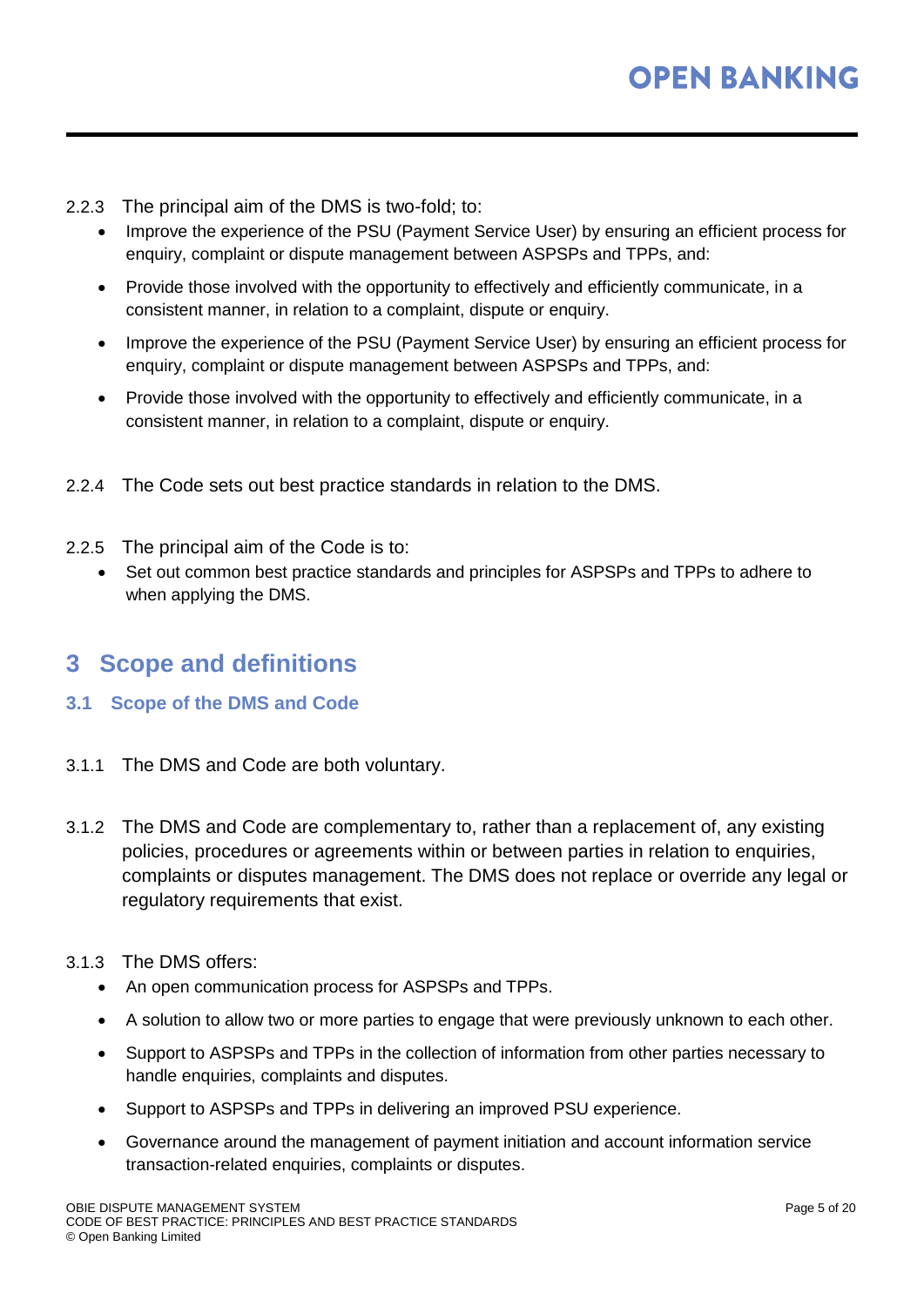- 3.1.4 The DMS does not offer:
	- A liability model or a model for enquiry, complaint or dispute resolution.
- 3.1.5 The DMS and Code are complementary to and not a replacement of:
	- Any existing policies, procedures or agreements within or between parties in relation to complaints, disputes or enquiries management.
	- Any solutions for mediation, adjudication or arbitration, including the Financial Ombudsman Service (FOS).
	- Any legal or regulatory requirements that exist.
- 3.1.6 The Code's provisions apply throughout the DMS.
- 3.1.7 The following parties can be Members of the DMS and Code:
	- Account Service Payment Service Providers (ASPSPs).
	- Account Information Service Providers (AISPs).
	- Payment Initiation Service Providers (PISPs).
- 3.1.8 The use of the DMS and Code are not limited to entities that are enrolled with Open Banking.
- 3.1.9 The following other entities are not members of the DMS and Code but may be impacted by them:
	- Payment Service Users (PSUs)
	- Merchants (product or service providers)
	- Financial Conduct Authority (FCA), Information Commissioner's Office (ICO) and other regulatory bodies
	- Financial Ombudsman Service (FOS), any appointed mediator, adjudicator or arbitrator or alternative dispute resolution service (ADR)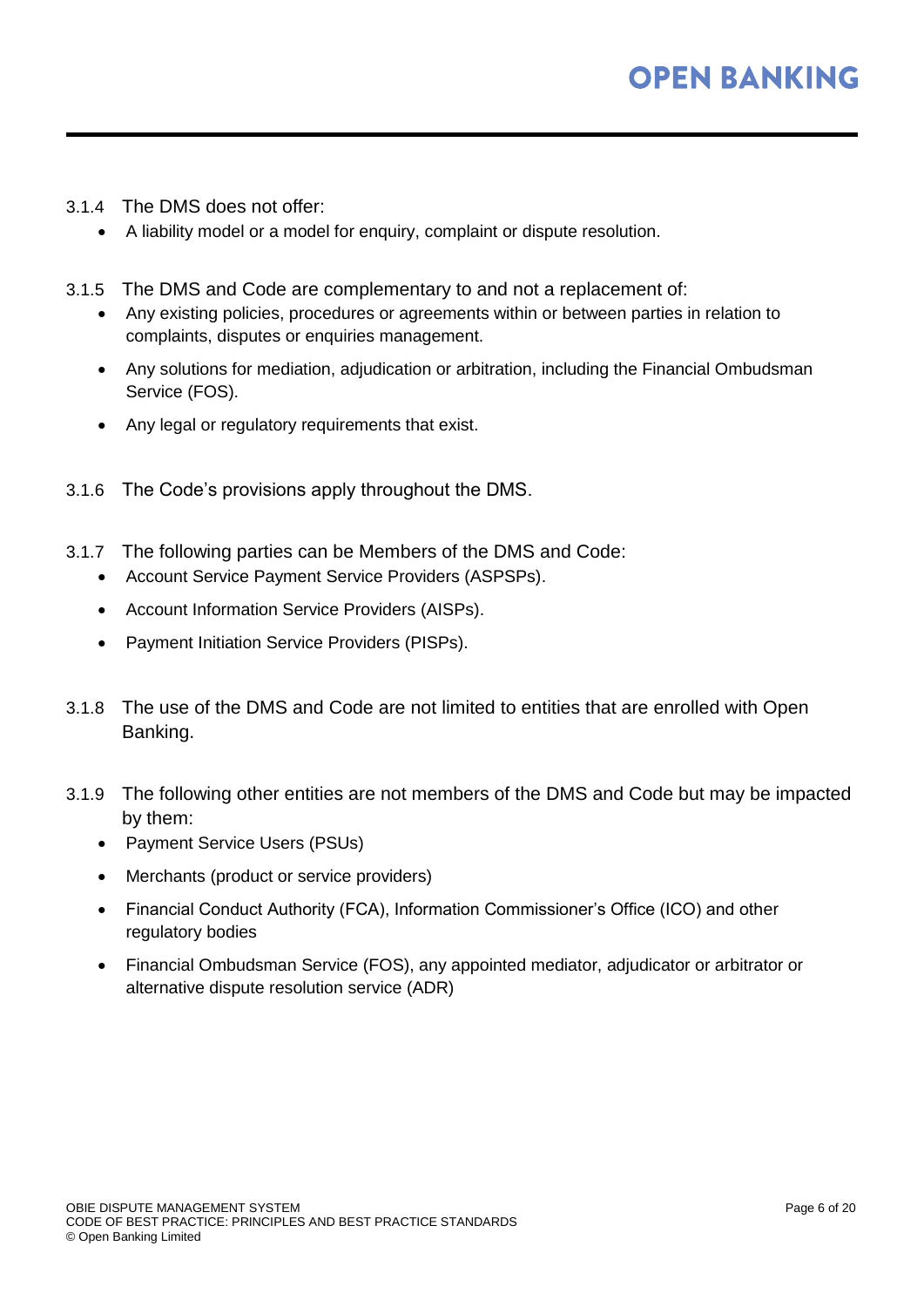#### **3.2 Definition of enquiry, complaint and dispute**

#### 3.2.1 Definition of enquiry

The DMS considers that an 'enquiry' is:

Any request for information or clarity from a PSU, ASPSP or TPP about the provision of, or failure to provide a payment initiation or account information service that does not fall within the definition of complaint.

3.2.2 Definition of complaint

The DMS considers that a complaint is:

Any oral or written expression of dissatisfaction, whether justified or not, from, or on behalf of, a PSU, ASPSP or TPP about the provision of, or failure to provide, a payment initiation or account information service, which:

- a. Alleges that the complainant has suffered (or may suffer) financial loss, distress or inconvenience; and
- b. Relates to an activity of the respondent, or of any other respondent with whom that respondent has some connection in marketing or providing financial services or products.
- 3.2.3 Definition of dispute

The DMS considers that a 'dispute' is:

Any conflict in opinion between an ASPSP(s) and/or TPP(s) in relation to a case.

#### **3.3 In-scope complaints, disputes and enquiries**

- 3.3.1 A complaint, dispute or enquiry can be rendered in-scope of the DMS and Code if:
	- a. It relates to a payment initiation or account information service transaction, and:
	- b. At least one party to it is a member of the DMS and Code.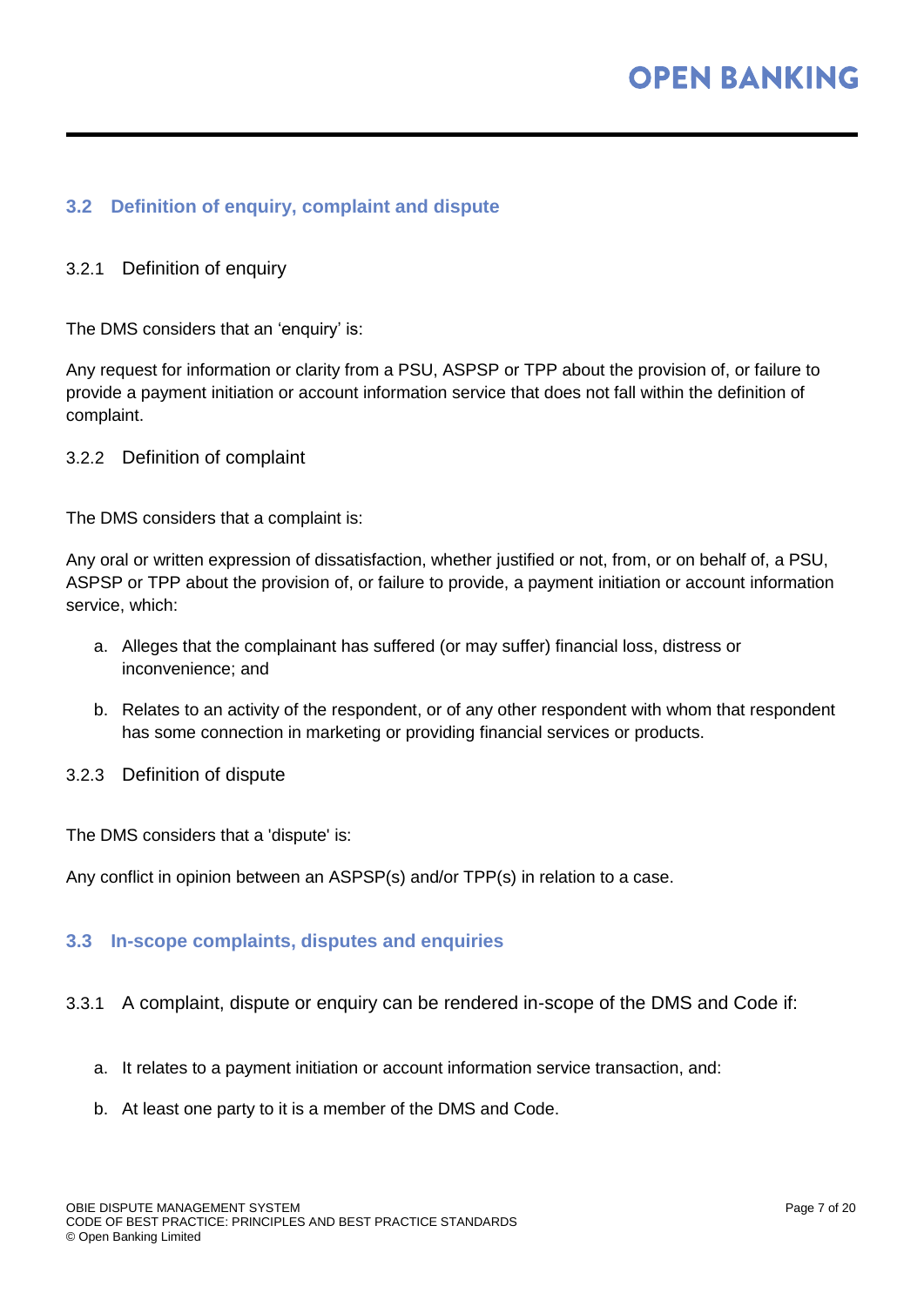- 3.3.2 The enquiries, complaints and disputes can be those initiated by either a PSU, an ASPSP or a TPP.
- **3.4 Definition of claimant, case recipient, case respondent**
- 3.4.1 Definition of a claimant:

The DMS considers that a claimant is: A PSU, ASPSP or TPP that makes a verbal or written expression of an in-scope complaint, dispute or enquiry.

3.4.2 Definition of a case recipient:

The DMS considers that a case recipient is: An ASPSP or TPP that receives a verbal or written expression of an in-scope complaint, dispute or enquiry.

3.4.3 Definition of a case respondent:

The DMS considers that a case respondent is: An ASPSP or TPP that is party to the in-scope complaint, dispute or enquiry that is neither the claimant nor the case recipient.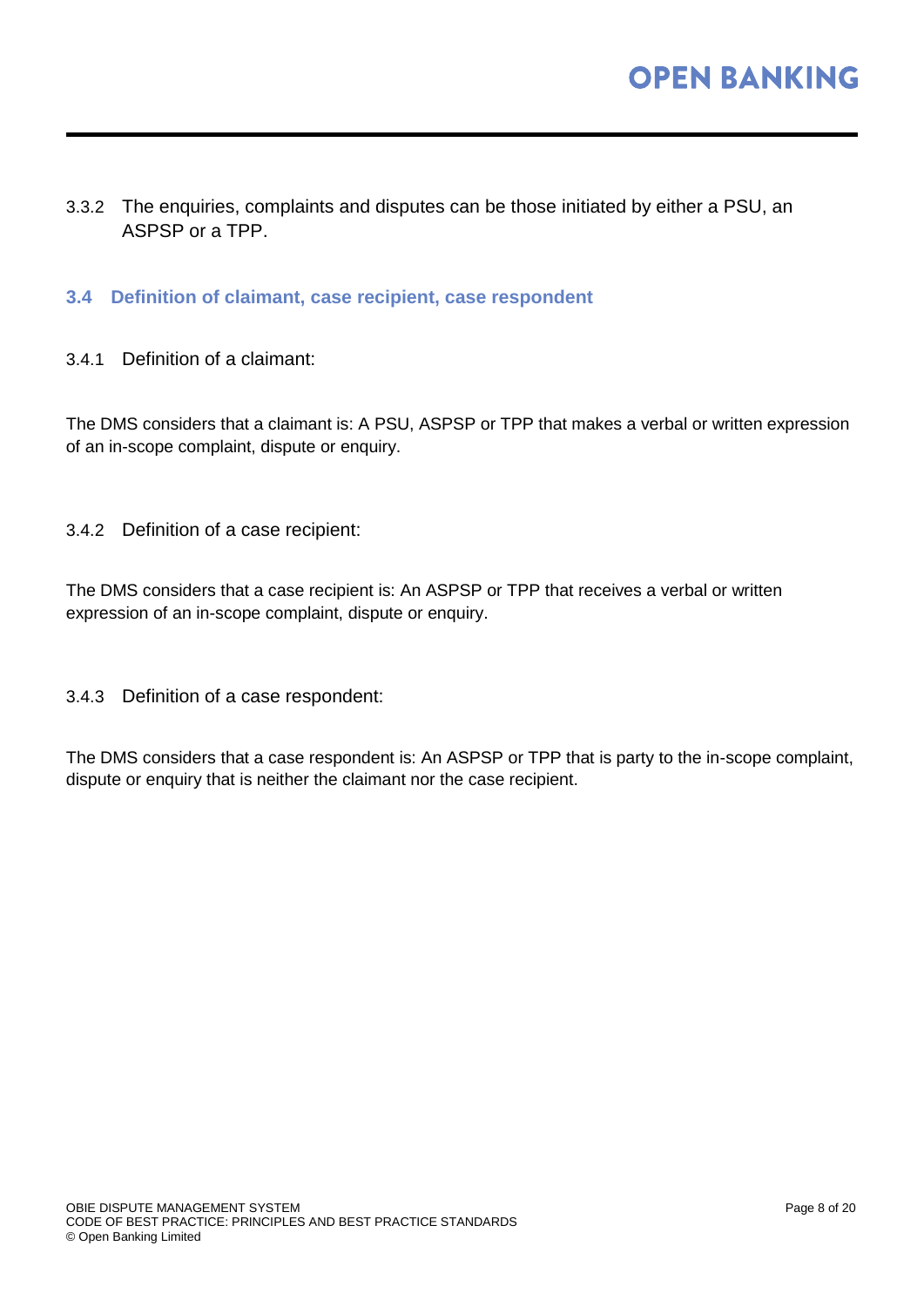# <span id="page-8-0"></span>**4 Becoming a member of the DMS and Code**

#### **4.1 Signing up to the DMS and Code**

- 4.1.1 Those wishing to sign up to the DMS and Code should submit an application form on the Open Banking website. <https://www.openbanking.org.uk/providers/dispute-management-system/>
- 4.1.2 Existing members should submit an update form on the Open Banking website to make OBIE aware of any amendments or updates. <https://www.openbanking.org.uk/providers/dispute-management-system/>
- 4.1.3 OBIE aims to process requests within 10 business days and details provided will be published on the DMS contact list on the Open Banking website (hereafter the 'Contact List').
- 4.1.4 OBIE will conduct verification and eligibility checks on DMS members. These checks will be based on known standards and processes equivalent to levels that meet civil court requirements. OBIE will also verify details of the authorisation/registration of regulated entities on the relevant competent authority register, where appropriate.
- 4.1.5 To ensure the DMS is accessible to all ASPSPs and TPPs, sign-up is free and the supplementary materials are available at no cost.
- 4.1.6 Members join an active community that considers how to improve and enhance dispute, complaints and enquiry resolution in the context of the DMS.

#### **4.2 Contact list of DMS and Code members**

- 4.2.1 Members of the DMS and Code will be asked to provide the following details for the Contact List:
	- Legal entity name
	- Known as (this could be trading name, brand or product type)
	- Generic business email address
	- Postal address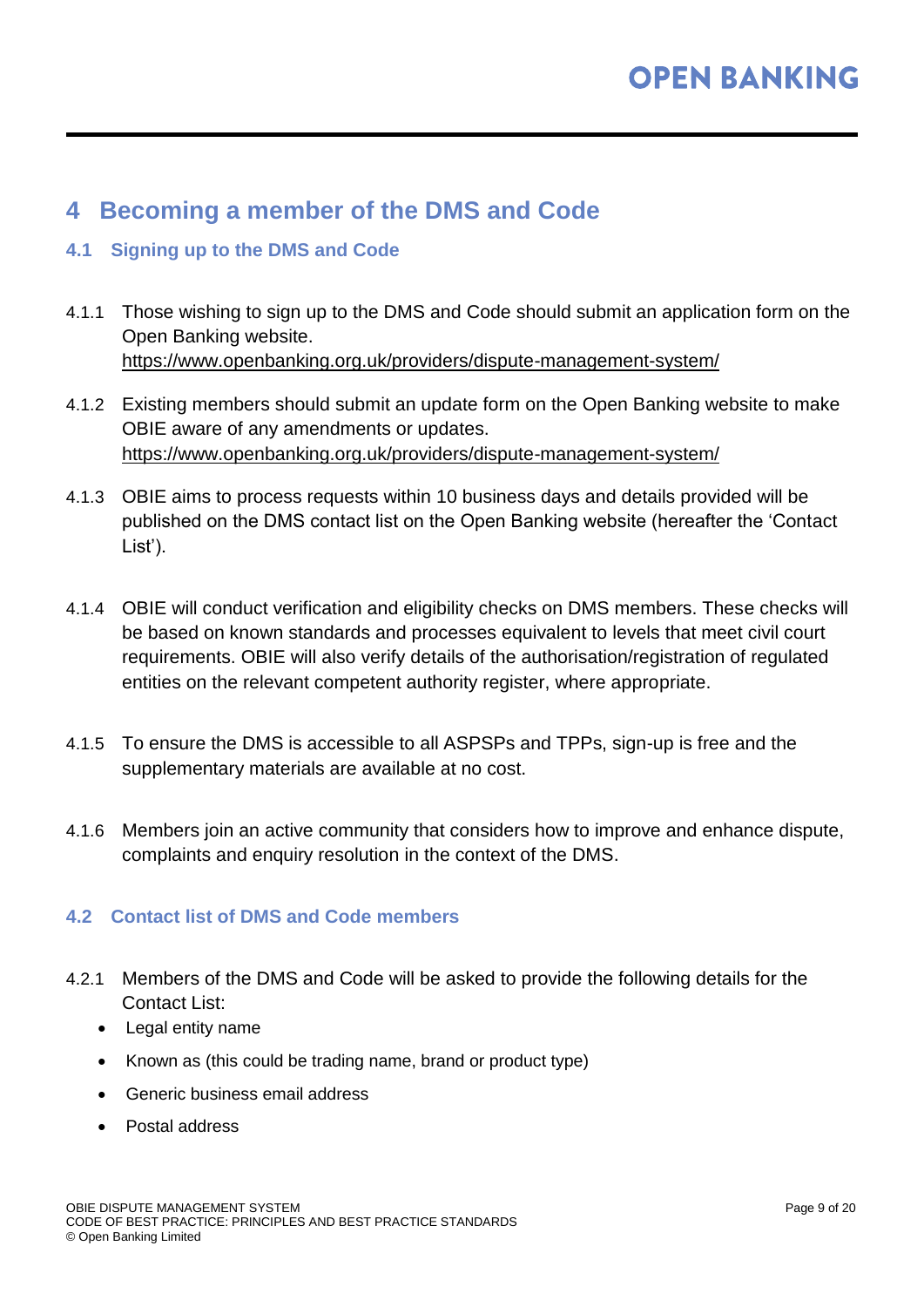- 4.2.2 By providing this information, that member is agreeing to have it published on the Contact List, publicly displayed on the Open Banking website. <https://www.openbanking.org.uk/providers/dispute-management-system/>
- 4.2.3 The Contact List is publicly available. It is a tool for members of the DMS to identify and make contact with other members when managing a complaint, dispute or enquiry.
- 4.2.4 The Code is owned by OBIE. Updated versions of the Code will be communicated to those members listed on the Contact List using the email addresses provided.

# <span id="page-9-0"></span>**5 Principles**

Set out below are the principles that all members of the DMS are expected to adhere to when handling a dispute, complaint or enquiry.

5.1.1 A member of the DMS agrees and acknowledges that, during the DMS they will always:

#### **5.1.1.1 Treat PSUs and all parties fairly:**

- Ensure it does not operate any unreasonable barriers for PSUs, ASPSPs or TPPs to submit a complaint, dispute or enquiry.
- Make every effort to ensure that claimants are treated fairly, impartially and receive the best possible outcome.
- Exercise good faith.
- Communicate fully and transparently.
- Ensure that all communication in relation to the DMS adheres to the Code.
- Coordinate their respective efforts.
- Make every effort to achieve a timely resolution.
- Ensure as far as possible that cases are resolved without the need to proceed to mediation, adjudication or arbitration.

#### **5.1.1.2 Exchange data and information appropriately and securely:**

- Ensure all data is exchanged in a secure manner (either secure e-mail exchange or by post).
- Only use the information relating to a complaint, dispute or enquiry in relation to the resolution of that complaint, dispute or enquiry.
- Respect any supplementary materials to the DMS and utilise them as intended.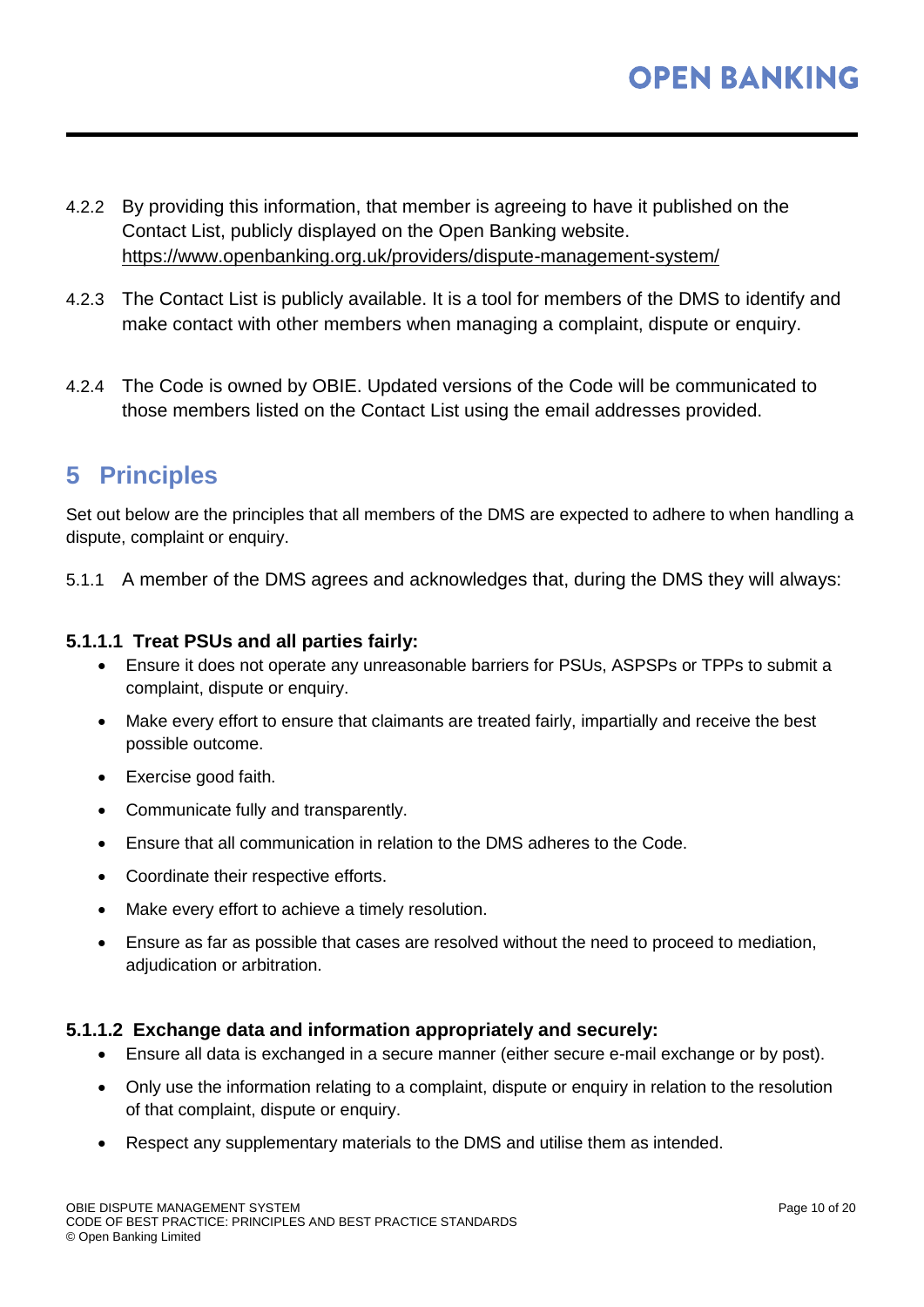- Provide any nominated adjudicator with all relevant information relating to a enquiry, complaint or dispute.
- Provide appropriate training to relevant personnel, ensure that they understand and conduct themselves in accordance with the Code, and make relevant training materials readily available

#### **5.1.1.3 Adhere to regulation and legislation:**

- Conduct its business in compliance with all relevant legislation and regulatory rules and guidance, including, but not limited to those in relation to:
	- a. Principles for Businesses as outlined within the FCA Handbook, namely: 1 Integrity: A firm must conduct its business with integrity; 2 Skill, care and diligence: A firm must conduct its business with due skill, care and diligence; 6 Customers' interests: A firm must pay due regard to the interests of its customers and treat them fairly; 7 Communications with clients: A firm must pay due regard to the information needs of its clients, and communicate information to them in a way which is clear, fair and not misleading; 8 Conflicts of interest: A firm must manage conflicts of interest fairly, both between itself and its customers and between a customer and another client.
	- b. Refunds (including provisions within the FCA Handbook and UK Consumer Rights Act).
	- c. Complaints handling, complaints forwarding and dispute management (including provisions within the FCA Handbook, UK Payment Services Regulations (PSRs).
	- d. Consumer protection and treating customers fairly (including provisions within the FCA Handbook and UK Consumer Protection Act).
	- e. The provision of financial services (including provisions within the FCA Handbook and UK Consumer Credit Act).
	- f. Data protection and information security (including provisions within the FCA Handbook and applicable Data Protection Law).

#### **5.1.1.4 Support OBIE Governance**

- Participate in any governance activities as may be deemed necessary by OBIE, subject to prior agreement with OBIE.
- Allow OBIE access to its compliance and assurance functions so that management information can be exchanged.
- Support OBIE in the review and enhancement of the DMS and Code to ensure it remains fit for purpose and that claimants are treated fairly, impartially and receive the best possible outcome.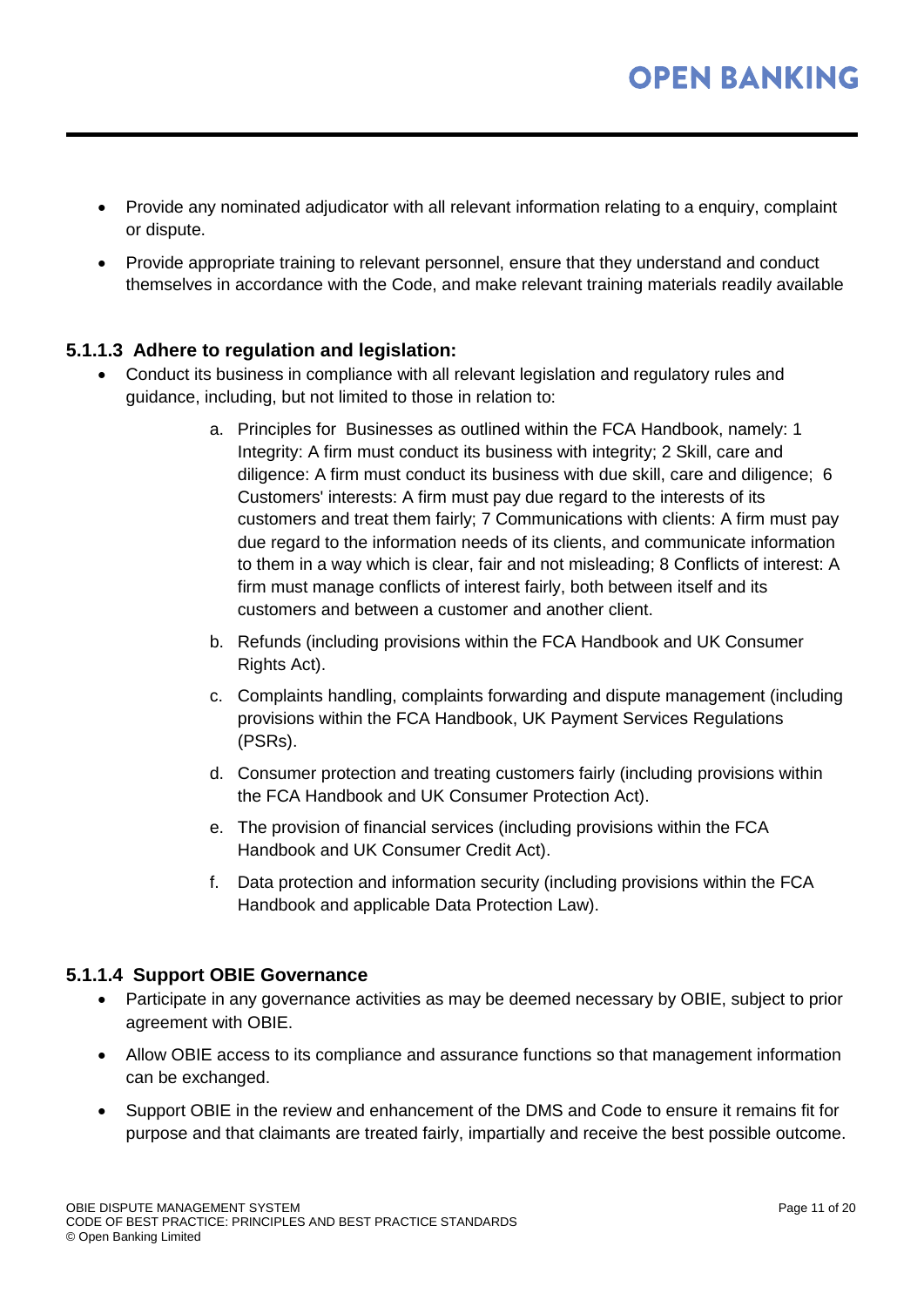#### **5.1.1.5 Keep records and Maintain Management Information:**

- Maintain appropriate records for every case.
- Produce and maintain appropriate management information in relation to case activity. This should include:
- Number of cases by claimant, product, typology, outcome.
- Duration of each presentment and time taken to resolve.
- Members of the DMS who have not acted in line with the Code.
- Provide the OBIE with any necessary management information to facilitate the development of best practice. Any information shared back to members by OBIE will be presented both at an aggregate level and anonymised.

### <span id="page-11-0"></span>**6 DMS and Best Practice Standards**

Set out below is the process and best practice standards that all members of the DMS are expected to follow when handling a dispute, complaint or enquiry.

**6.1 DMS**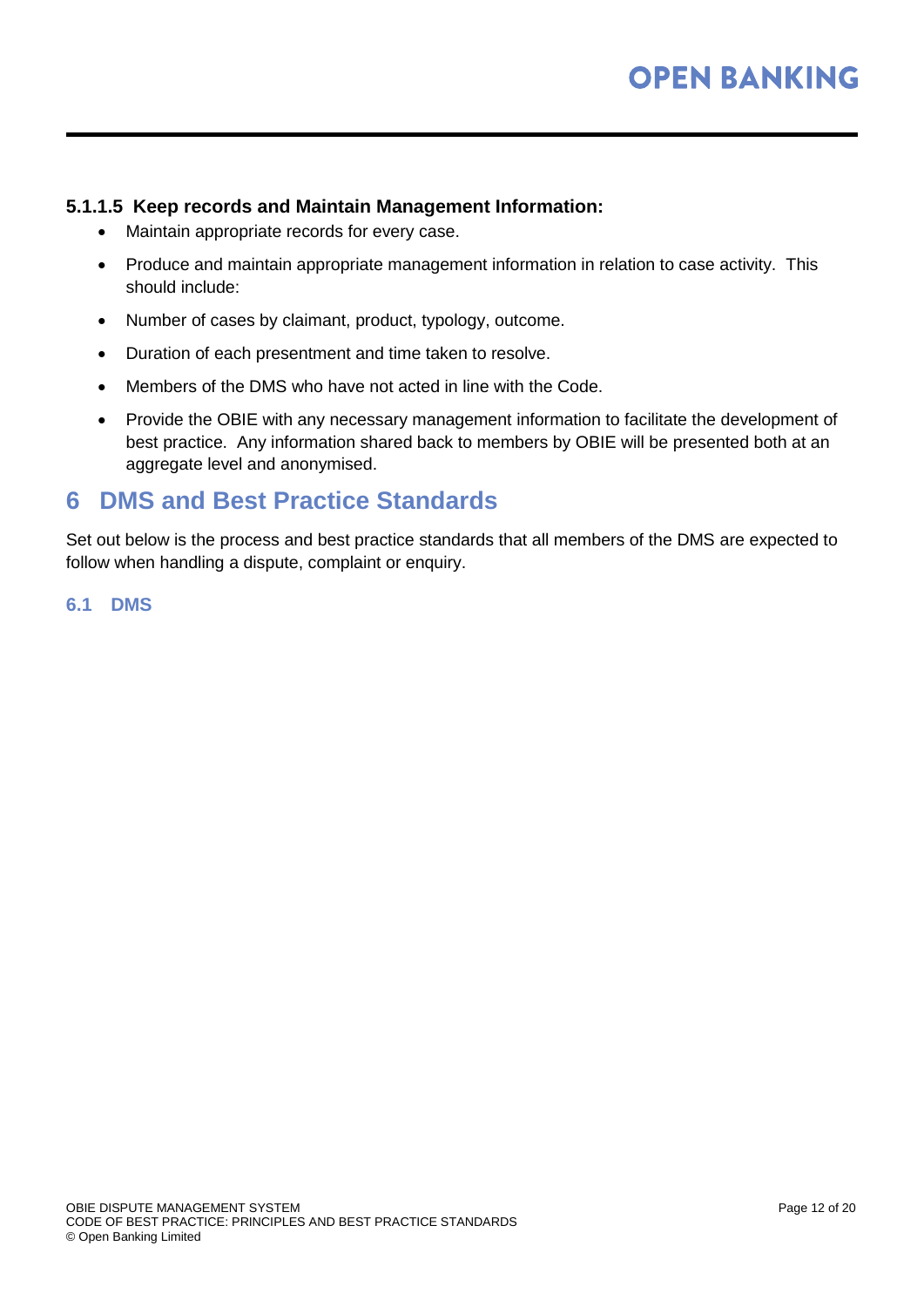#### 6.1.1 **1st Presentment**

- 6.1.1.1 Log of case with unique identifier. Case recipient logs case and assigns a unique recipient case reference.
- 6.1.1.2 Classification of case. Case recipient ascertains whether the case is a complaint, dispute or enquiry in line with the definitions provided.
- 6.1.1.3 Information obtained. Case recipient defines the reason code that is applicable to the case and endeavours to obtain and complete all the required information from the claimant as outlined on the relevant form at first point of contact. Any personal data must be processed in accordance with Data Protection Law.
- 6.1.1.4 Acknowledgement of case. Case recipient provides written acknowledgement to the claimant to confirm receipt of case and advises on the next steps.
- 6.1.1.5 Case recipient performs analysis. Case recipient performs in-house analysis in line with in-house procedures. If the case is in line with their gift to resolve they will do so and close the case.
- 6.1.1.6 Claimant informed of outcome of analysis. Case recipient provides written acknowledgement of case outcome and next steps.
- 6.1.1.7 Initiate contact with case respondent(s). If case recipient is unable to resolve the case following analysis, they make contact with and issue the completed form to all case respondents. Case recipient to issue form to case respondent(s) following outcome of analysis.
- 6.1.1.8 Possible scenario: The DMS is required for a request for redress repayment, where the ASPSP has refunded the PSU but the fault lies with another party. In this situation, the ASPSP would refund/redress the PSU as appropriate, highlight this has been done on the relevant case form and submit that case form to the TPP seen to be at fault. The TPP (now case respondent) will respond to the case recipient accordingly. Internal procedures can be followed to make a redress payment from the case respondent to the case recipient.
- 6.1.1.9 Possible scenario: Case can be handled outside the DMS. The DMS is voluntary. If the parties involved have an existing relationship, policy, procedure and/or preferred route, and they are all in agreement, they may choose to resolve a case outside of the DMS.
- 6.1.1.10 Possible scenario: Claimant is a PSU and they will receive a better journey and/or outcome should another party act as case recipient. Based on the information they receive, the original case recipient should always consider whether a PSU will receive a better journey and/or outcome should another party act as case recipient. If the answer is yes, the original case recipient should advise the PSU accordingly, particularly in the case where an immediate refund would be applicable for a payment initiation complaint. However, consideration should be made to the subsequent impact this may have on the PSU journey. Should the case be a complaint, the case recipient can then 'forward' the complaint to the new party using the case forms.
- 6.1.1.11 Possible scenario: Case recipient is unable to identify or make contact with case respondent(s). Case recipient should make every available effort to identify and contact all case respondents declared by the claimant in relation to their enquiry, complaint or dispute. If case respondent(s) cannot be contacted, then the case recipient (and any other case respondents) should act in the best interests of the claimant and endeavour to resolve the case without that party.
- 6.1.1.12 Possible scenario: Inability to assign a case 'owner'. If no party wishes or is able to act as case recipient, a letter should be issued to the claimant by the original case recipient, advising of their route to escalation (FOS, or mediation, adjudication or arbitration through the FOS, an appointed Adjudicator, Mediator or Arbitrator, an ADR or through legal action).
- 6.1.1.13 Possible scenario: Case respondent(s) not signed up to the DMS and Code. Case recipient should make the case respondent aware of and request that they co-operate in line with the DMS and Code. The DMS and Code are available to any ASPSP or TPP to use. Should the case respondent refuse, the case recipient should inform the claimant and other case respondents that their case may not be handled in full compliance with the DMS and Code. Those parties that are members of the DMS and Code are still required to operate in full compliance.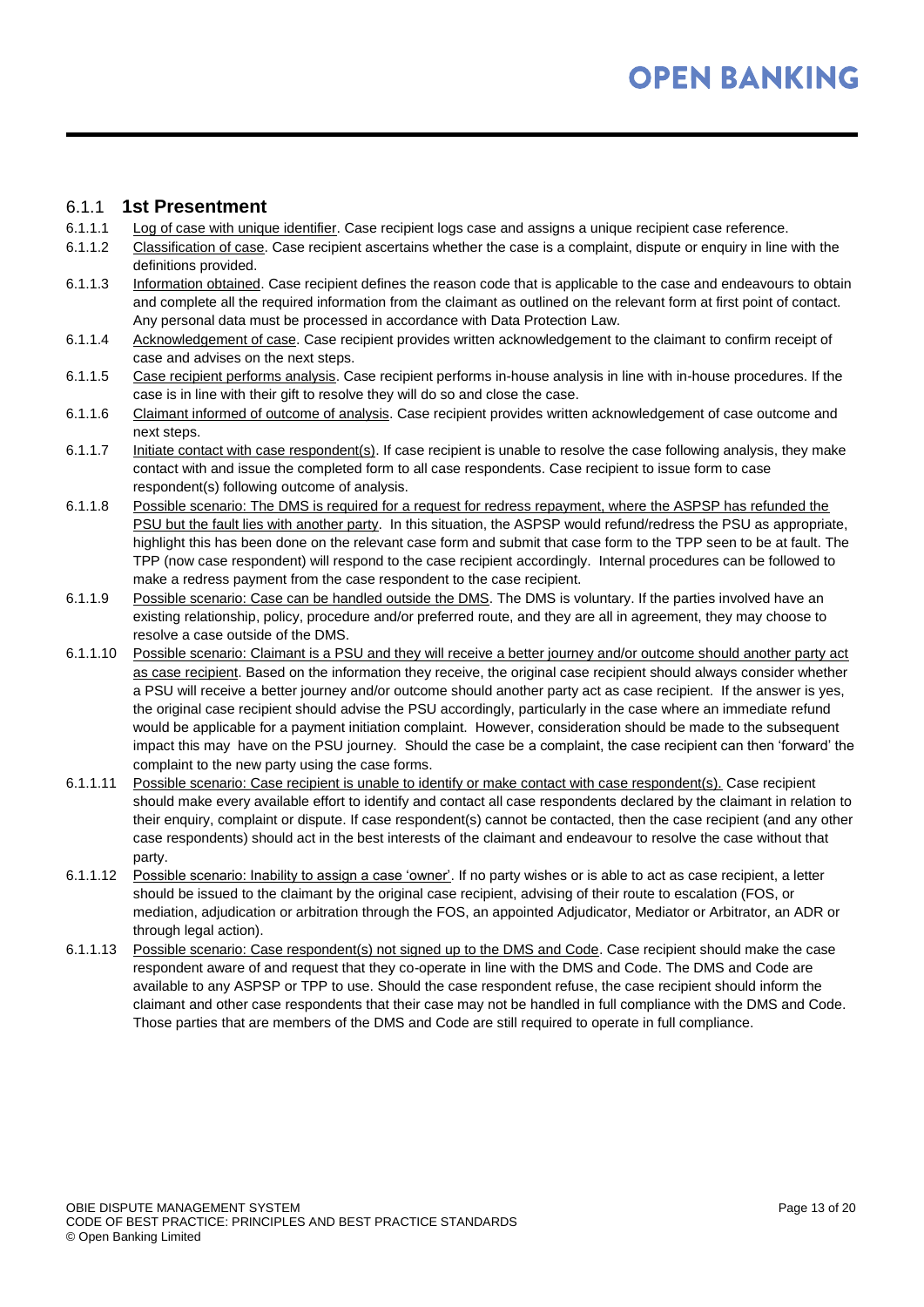#### 6.1.2 **2nd Presentment**

- 6.1.2.1 Log of case. Case respondent logs case and assigns a unique respondent case reference.
- 6.1.2.2 Acknowledgement of case. Case respondent provides written or verbal acknowledgement to case recipient to confirm receipt of case and advises on the next steps.
- 6.1.2.3 Case respondent performs analysis. Case respondent performs in-house analysis in line with in-house procedures. If they are able to resolve the case based on the information provided.
- 6.1.2.4 Case recipient informed of outcome of analysis. Case respondent provides written acknowledgement of case outcome and next steps. More information requested, if necessary. If case not resolved, case respondent makes recommendation to case recipient, providing any additional information or evidence to support their case.
- 6.1.2.5 Possible scenario: Case respondent does not respond to case recipient. Case recipient is to make every effort to contact case respondents. If a case respondent does not respond the case recipient must inform all other parties. If a case respondent cannot be contacted, then the case recipient (and any other case respondents) should act in the best interests of the claimant and endeavour to resolve the case without that party.

#### 6.1.3 **3rd Presentment**

- 6.1.3.1 Log of response. Case recipient logs response from case respondent(s).
- 6.1.3.2 Case recipient performs analysis. Case recipient reviews responses from case respondent(s) to determine whether there is unanimous outcome.
- 6.1.3.3 Claimant informed of outcome of analysis. Where there is a unanimous outcome, case recipient provides written acknowledgement of this and next steps to the claimant.
- 6.1.3.4 Possible scenario: Change of reason code. If a party believes a different reason code should be assigned to the case, they should make the case recipient aware. The updated reason code should be assigned by the case recipient and all parties made aware of the change so they can in-turn update their records. In all cases, the original reason code should remain visible within the casefile.
- 6.1.3.5 Possible scenario: There is no unanimous outcome. Where there are a number of possible outcomes to the case, the case recipient makes case respondent(s) aware of these outcomes. Parties should agree to deliver the best outcome for the claimant.
- 6.1.3.6 Possible scenario: Disputed fault. If there is a dispute in relation to who is at fault between the case recipient and case respondent(s), parties should endeavour to negotiate an outcome in the best interests of the claimant.
- 6.1.3.7 Possible scenario: Claimant not satisfied with outcome. If the claimant is not satisfied with the outcome, parties should endeavour to negotiate an alternative and more favourable outcome for the claimant. If parties are unwilling to do so, a letter should be issued to the claimant by the case recipient, advising of their route to escalation (FOS, or mediation, adjudication or arbitration through an appointed Adjudicator, Mediator or Arbitrator, an ADR or through legal action).
- 6.1.3.8 Possible scenario: Parties do not adhere to timescales or other features of the Code. The DMS and Code is voluntary. Where a party is non-compliant, the other parties should endeavour to act in the best interests of the claimant and resolve the case without that party. If the non-compliant party is the case recipient, the case can be escalated to mediation, adjudication or arbitration through the FOS, an appointed Adjudicator, Mediator or Arbitrator, an ADR or through legal action.

#### 6.1.4 **Escalation to mediation, adjudication or arbitration**

- 6.1.4.1 Withdrawal from the DMS. If, at any time, a party wishes to withdraw from the DMS process and escalate the case for mediation, adjudication or arbitration, they should advise all other parties involved in writing.
- 6.1.4.2 A final response / deadlock letter issued to the claimant by the case recipient (and/or case respondent, where appropriate), where the case is not resolved at 1st, 2nd or 3rd presentment, advising of their route to escalation (FOS, or mediation, adjudication or arbitration through the FOS, an appointed Adjudicator, Mediator or Arbitrator, an ADR or through legal action).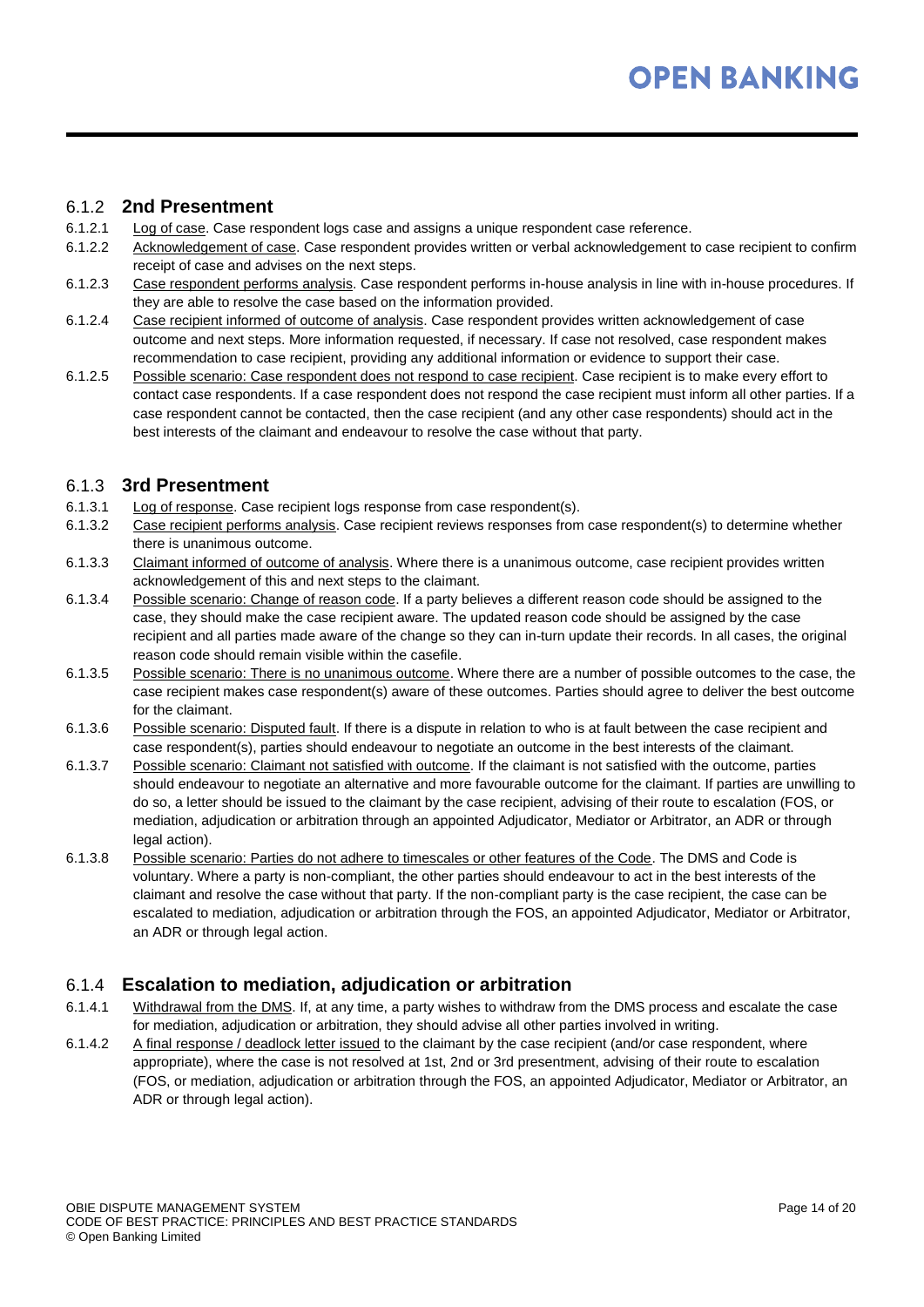#### 6.1.5 **Supplementary Materials**

- 6.1.5.1 Supplementary to the DMS is a set of forms. These forms are available on the Open Banking website for any party to access and complete in order to initiate a complaint, dispute or enquiry to be handled in line with the DMS.
- 6.1.5.2 Supplementary the DMS is a list of reason codes to be assigned to in-scope complaints, disputes or enquiries.
- 6.1.5.3 The Supplementary Materials may be adapted and/or used as required

# <span id="page-14-0"></span>**7 Mediation, Adjudication and Arbitration Best Practice Standards**

Set out below are the best practice standards that all members of the DMS and Code are expected to adhere to when a case is taken to mediation, adjudication or arbitration.

- **7.1 When a complaint, dispute or enquiry** c**an be taken to mediation, adjudication or arbitration**
- 7.1.1 If the claimant or parties are unable to arrive at a satisfactory resolution, one or more may decide to take the case to mediation, adjudication or arbitration.
- 7.1.2 Scenarios where the case could be escalated to mediation, adjudication or arbitration are outlined in 6.1.1.12 and 6.1.3.7.

#### **7.2 Scope of Mediation, Adjudication and Arbitration Provisions**

- 7.2.1 The Code's mediation, adjudication and arbitration provisions apply to any case between:
	- a. Members of the DMS acting as a case recipient or case respondent and:
	- b. A claimant that is a PSU, who is not eligible to bring a complaint to the Financial Ombudsman Service (FOS), i.e. an 'Entity PSU'.

NB: PSUs that are eligible to bring a complaint to the FOS include: consumers, micro-enterprises (a business that both employs fewer than 10 people and has a turnover or annual balance sheet that does not exceed £2 million), small charities with annual income under £1 million at the time of the complaint, small trusts with net asset value under £1 million at the time of the complaint, consumer-buy-to-let (CBTL) consumers (in relation to CBTL business). Full details of who is eligible to bring a complaint to the FOS are set out in the FCA Handbook, DISP 2.7.

7.2.2 Entities passporting into the UK should apply for voluntary jurisdiction with the FOS in order that the FOS can handle their eligible cases.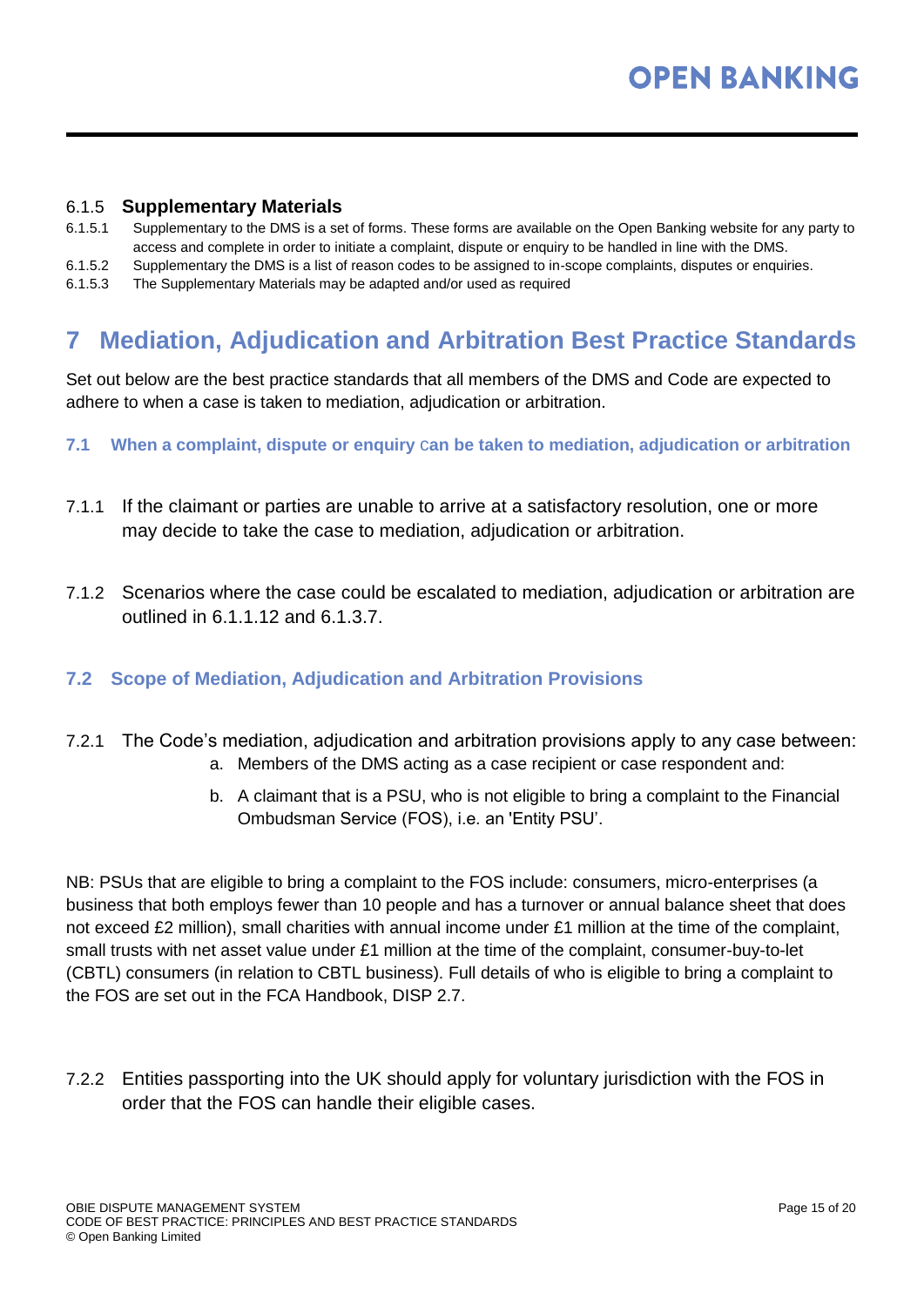#### **7.3 Notice of Mediation, Adjudication and Arbitration**

- 7.3.1 The case recipient shall give written notice to the claimant and all parties (the 'notice of mediation, adjudication and arbitration') of the intention to refer a case to mediation, adjudication and arbitration.
- 7.3.2 The notice of mediation, adjudication and arbitration shall set out:
	- Case Reference Number
	- Reason Code
	- Case Description
	- Date of Case Received

#### **7.4 Appointing a Mediator, Adjudicator or Arbitrator**

- 7.4.1 Following the notice of mediation, adjudication and arbitration:
	- a. The referring party shall request the person (if any) specified in any existing contract or agreement to act; or
	- b. If no person is named in any existing contract or agreement or the person named has already indicated that he is unwilling or unable to act, and the contract or agreement provides for a specified nominating body to select a person, the referring party shall request the nominating body (if any) to select a person to act as adjudicator; or
	- c. Where neither paragraph (a) or (b) above applies, or where the person referred to in (a) has already indicated that he is unwilling or unable to act and (b) does not apply, a contract can be established or the referring party shall request an adjudicator nominating body to select a person to act as adjudicator.
- 7.4.2 Where a number of options are available, that chosen should be selected in order that no party is put at a disadvantage due to affordability.
- 7.4.3 Any person requested or selected to act as mediator, adjudicator and arbitrator in accordance with paragraph 7.4.1 shall be a natural person acting in their personal capacity.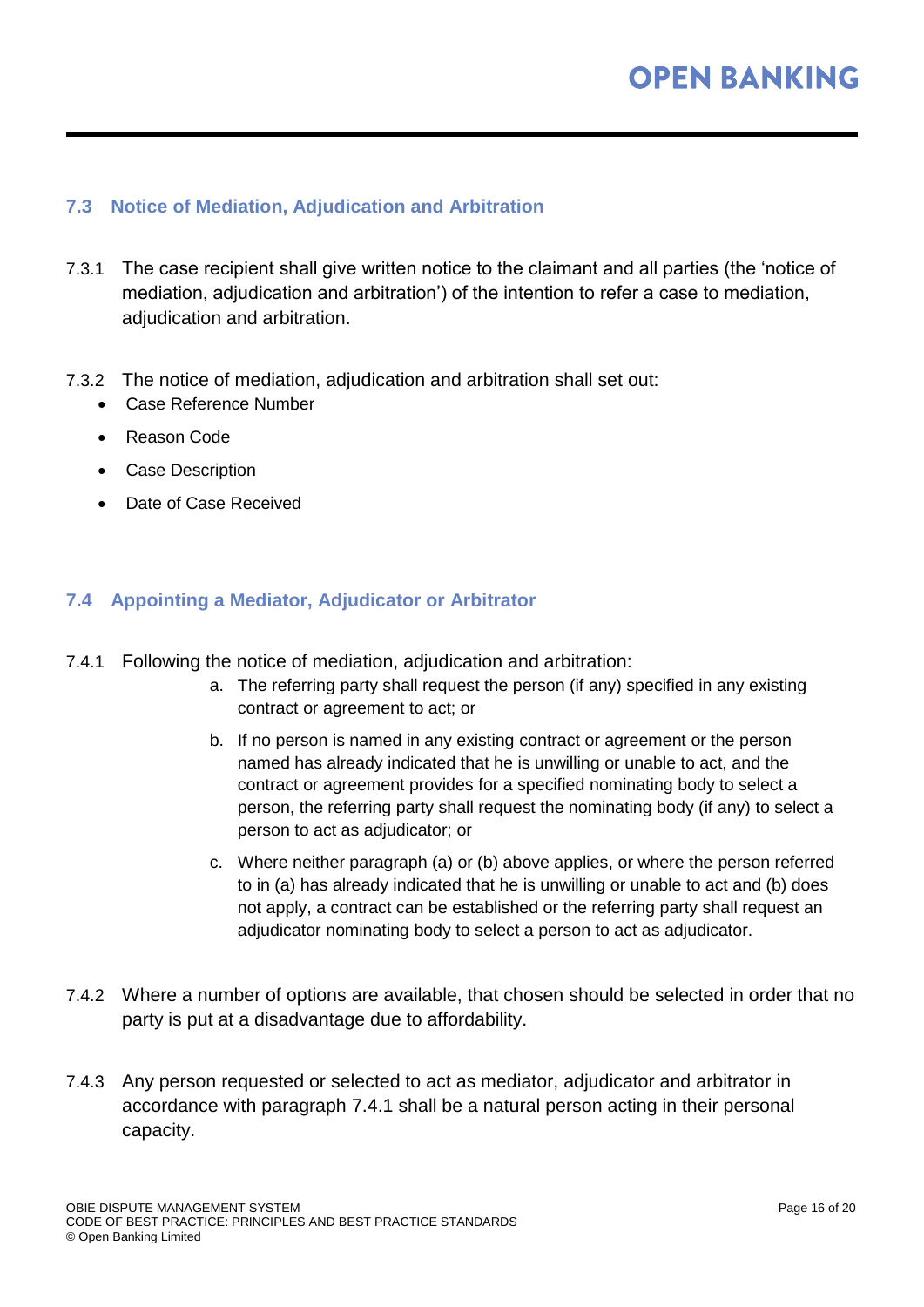- 7.4.4 The mediator, adjudicator and arbitrator shall not be an associate (a colleague, companion, partner, or fellow employee) of any of the parties to the case and shall declare any potential conflict of interest (financial or otherwise) in any matter relating to that case in writing prior to accepting the request to act.
- 7.4.5 The referring and/or appointing party must communicate the selection of a mediator, adjudicator and arbitrator to all parties in writing.
- 7.4.6 Where the nominating body or the adjudicator nominating body fails to comply with any obligations placed on them, the referring party may:
- 7.4.7 Agree with another party to the case to request a specified person to act as mediator, adjudicator and arbitrator; or
- 7.4.8 Request another adjudicator nominating body to select a person to act as mediator, adjudicator and arbitrator.
- 7.4.9 The parties to a case may at any time agree to revoke the appointment of a mediator, adjudicator and arbitrator.
- 7.4.10 The adjudicator shall be entitled to the payment of such reasonable amount as he may determine by way of fees and expenses incurred by him. Costs are to be apportioned equally between parties to that case.
- 7.4.11 Where the revocation of the appointment of the mediator, adjudicator and arbitrator is due to the default or misconduct of the mediator, adjudicator and arbitrator, the parties shall not be liable to pay fees and expenses.

#### **7.5 Nominating Bodies**

7.5.1 A number of ADR nominating bodies are available for dispute resolution. It is at the discretion of the parties which body is selected.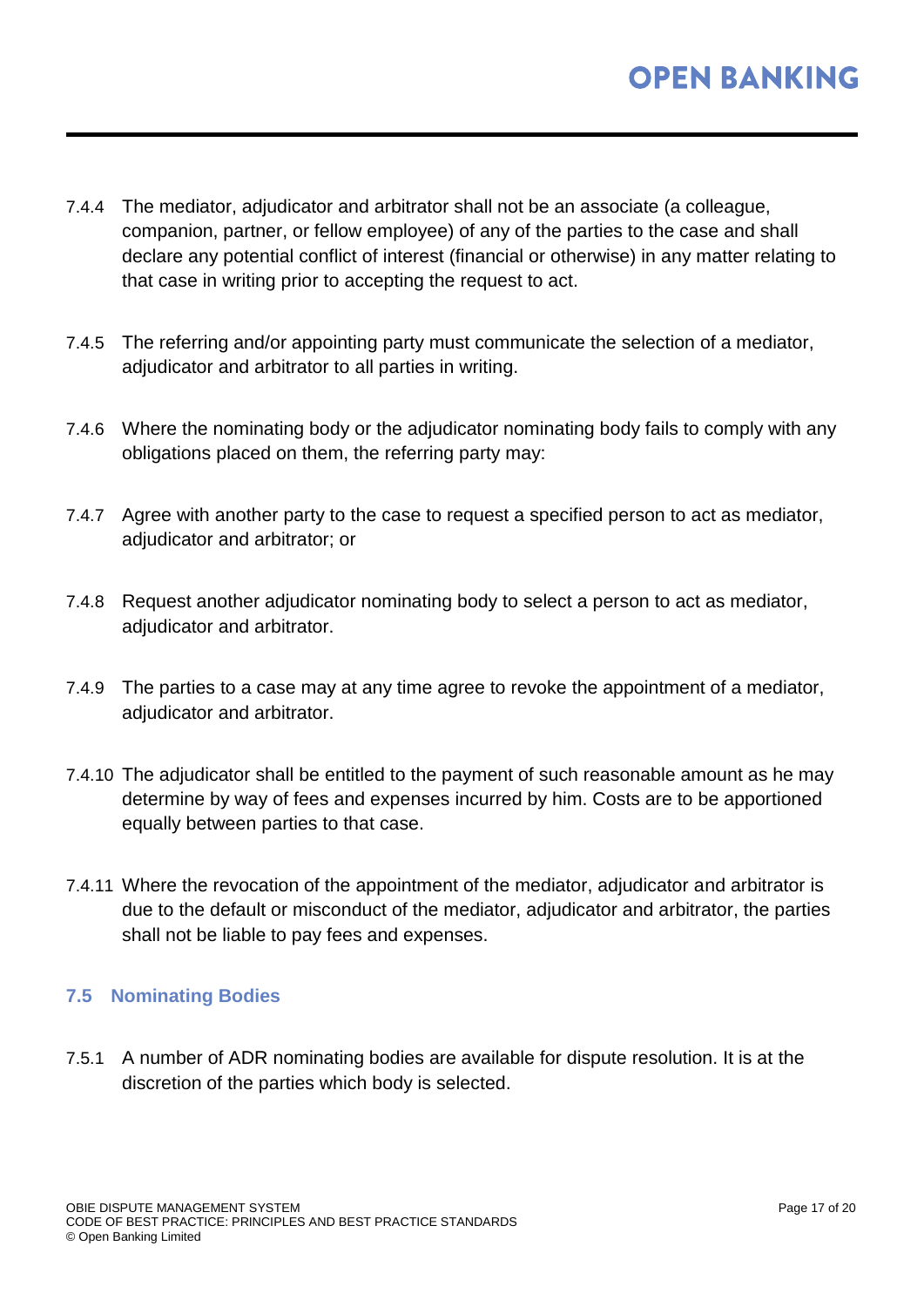- 7.5.2 CEDR (the Centre for Effective Dispute Resolution) provides ADR and has engaged with Open Banking. CEDR is able to support in mediator and adjudicator.
- 7.5.3 The process for this appointment begins with a formal request to the CEDR, accessible at: [https://www.cedr.com/docslib/Fixed\\_Fee\\_Mediation\\_Booking\\_Form.pdf](https://www.cedr.com/docslib/Fixed_Fee_Mediation_Booking_Form.pdf)
- 7.5.4 The cost for mediation is borne by both or the many parties involved in the dispute resolution.

# <span id="page-17-0"></span>**8 Appendix 1Definition of Terms**

| <b>Term</b>                                                               | <b>Definition</b>                                                                                                                                                                                                                                                                                                                                                                                                             |
|---------------------------------------------------------------------------|-------------------------------------------------------------------------------------------------------------------------------------------------------------------------------------------------------------------------------------------------------------------------------------------------------------------------------------------------------------------------------------------------------------------------------|
| Account Information<br>Service Providers (AISP)                           | An Account Information Service provides account information services as an online service to<br>provide consolidated information on one or more payment accounts held by a payment service<br>user with one or more payment service provider(s).                                                                                                                                                                              |
| <b>Account Servicing</b><br><b>Payment Services</b><br>Providers (ASPSPs) | Account Servicing Payment Service Providers provide and maintain a payment account for a<br>payer as defined by the PSRs and, in the context of the Open Banking Ecosystem are entities that<br>publish Read/Write APIs to permit, with customer consent, payments initiated by third party<br>providers and/or make their customers' account transaction data available to third party providers<br>via their API end points |
| Adjudication                                                              | Adjudication is a service for businesses and the public sector for dispute management, that<br>requires a binding written decision from an expert, neutral in circumstances, where resolving the<br>issues by means of arbitration or litigation is considered to be too slow and/or too expensive.                                                                                                                           |
| Alternative dispute<br>resolution service<br>(ADR)                        | A provider of a dispute resolution service, which is voluntary and does not require going to court.                                                                                                                                                                                                                                                                                                                           |
| Arbitration                                                               | Arbitration is a procedure by which the parties to a dispute appoint an independent and neutral<br>arbitrator to determine the dispute. The arbitrator will hear both sides' evidence and arguments<br>and make a decision, which the parties will have agreed to be bound by. The object of arbitration<br>is to provide a fair resolution of a dispute by an impartial tribunal.                                            |
| Case                                                                      | An enquiry, complaint or dispute lodged in the context of the DMS                                                                                                                                                                                                                                                                                                                                                             |
| <b>Case Recipient</b>                                                     | The DMS considers that a case recipient is: An ASPSP or TPP that receives a verbal or written<br>expression of an in-scope complaint, dispute or enquiry.                                                                                                                                                                                                                                                                     |
| Case Respondent                                                           | The DMS considers that a case respondent is: An ASPSP or TPP that is party to the in-scope<br>complaint, dispute or enquiry that is neither the claimant nor the case recipient.                                                                                                                                                                                                                                              |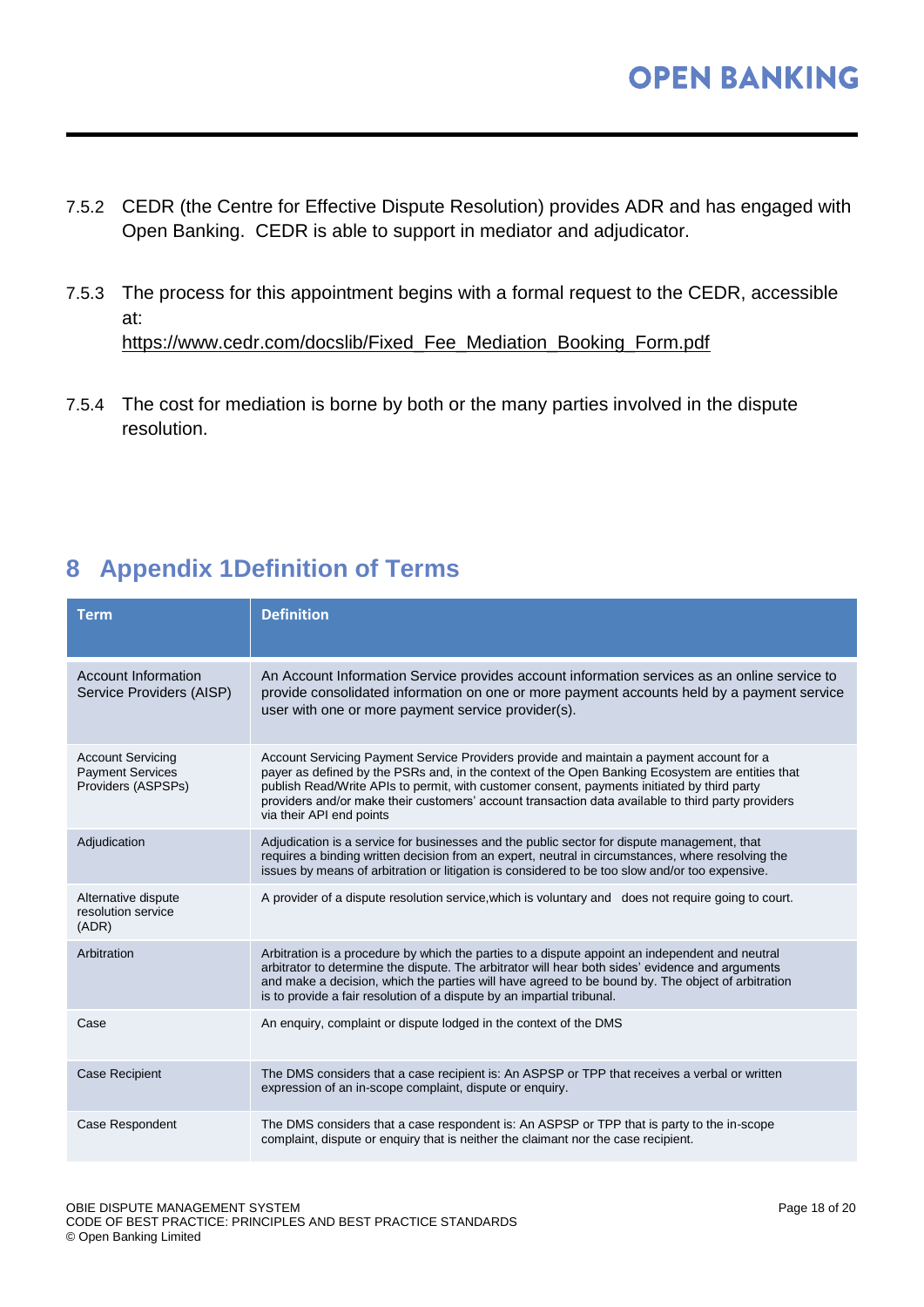| Claimant                                                                       | The DMS considers that a claimant is: A PSU, ASPSP or TPP that makes a verbal or written<br>expression of an in-scope complaint, dispute or enquiry.                                                                                                                                                                                                                                                                                                                                                                                                                                                                       |
|--------------------------------------------------------------------------------|----------------------------------------------------------------------------------------------------------------------------------------------------------------------------------------------------------------------------------------------------------------------------------------------------------------------------------------------------------------------------------------------------------------------------------------------------------------------------------------------------------------------------------------------------------------------------------------------------------------------------|
| Complaint                                                                      | The DMS considers that a complaint is:<br>Any oral or written expression of dissatisfaction, whether justified or not, from, or on behalf of a<br>PSU, ASPSP or TPP about the provision of, or failure to provide, a payment initiation or account<br>information service, which:<br>(a) alleges that the complainant has suffered (or may suffer) financial loss, distress or<br>inconvenience; and<br>(b) relates to an activity of the respondent, or of any other respondent with whom that respondent<br>has some connection in marketing or providing financial services or products in relation to Open<br>Banking. |
| Consumer                                                                       | A natural person who, in payment service contracts, is acting for purposes other than his or her<br>trade, business or profession.                                                                                                                                                                                                                                                                                                                                                                                                                                                                                         |
| Data Protection Law                                                            | Means the Data Protection Act (1998), EU Data Protection Directive 95/46/EC and the EU Privacy<br>& Electronic Communications Directive 2002/58/EC, any amendments and replacement legislation<br>including the EU General Data Protection Regulation (EU) 2016/679, European Commission<br>decisions, binding EU and national guidance and all national implementing legislation.                                                                                                                                                                                                                                         |
| <b>Dispute</b>                                                                 | Any conflict in opinion between an ASPSP(s) and/or TPP(s) in relation to a case.                                                                                                                                                                                                                                                                                                                                                                                                                                                                                                                                           |
| Enquiry                                                                        | Any request for information or clarity from a PSU, ASPSP or TPP about the provision of, or failure<br>to provide a payment initiation or account information service.                                                                                                                                                                                                                                                                                                                                                                                                                                                      |
| Participant                                                                    | Means an ASPSP or a TPP (as the case may be) that currently participates in the Open<br>Banking Ecosystem.                                                                                                                                                                                                                                                                                                                                                                                                                                                                                                                 |
| Member                                                                         | An ASPSP or TPP that has signed up to follow the DMS and Code.                                                                                                                                                                                                                                                                                                                                                                                                                                                                                                                                                             |
| Merchant                                                                       | An individual or entity involved in trade.                                                                                                                                                                                                                                                                                                                                                                                                                                                                                                                                                                                 |
| Mediation                                                                      | Mediation is a voluntary non-binding private dispute resolution process in which a neutral person<br>(the mediator) helps the parties to try to reach a negotiated settlement of a dispute. Unlike Court<br>proceedings, mediation is more diplomatic than judgmental - at a mediation a dispute will only be<br>resolved if the parties can agree terms                                                                                                                                                                                                                                                                   |
| Open Banking<br>Ecosystem                                                      | The Open Banking Ecosystem refers to all the elements that facilitate the operation of<br>Open Banking. This includes the API Standards, the governance, systems, processes,<br>security and procedures used to support participants.                                                                                                                                                                                                                                                                                                                                                                                      |
| Open Banking<br>Implementation<br>Entity (OBIE)                                | The OBIE is the delivery organisation working with the CMA9 and other stakeholders to define and<br>develop the required APIs, security and messaging standards that underpin Open Banking.                                                                                                                                                                                                                                                                                                                                                                                                                                |
| Open Banking<br>Standard                                                       | The Standards are the Data Standards and Security Standards in accordance with which ASPSPs<br>will be required to make Read/Write APIs available.                                                                                                                                                                                                                                                                                                                                                                                                                                                                         |
| Open Banking<br><b>Dispute Resolution</b><br>and Adjudication<br>Process (DMS) | The Open Banking DMS is a communication and information exchange process governed by best<br>practice standards. It is intended to be used by ASPSPs and TPPs and support with the handling<br>of payment initiation and account information service-related complaints, disputes or enquiries.                                                                                                                                                                                                                                                                                                                            |
| Party                                                                          | An ASPSP or TPP acting as claimant, case recipient or case respondent involved in the case in<br>question.                                                                                                                                                                                                                                                                                                                                                                                                                                                                                                                 |